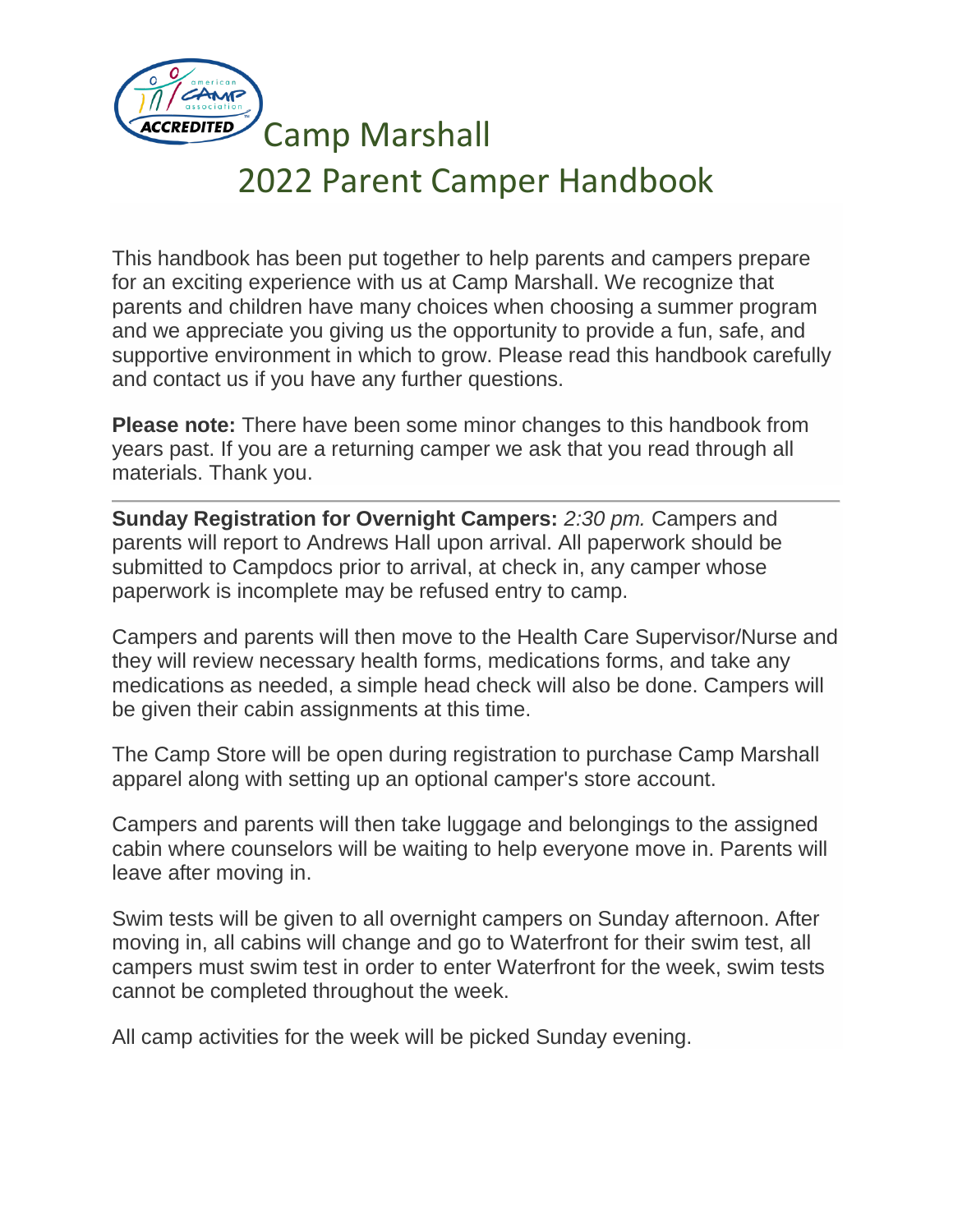**Sunday Registration for Bring Your Own Horse:** Offered weeks 6 and 7 only. Horses check in at the barn between 1:00-1:30pm. All horse paperwork must be returned to camp prior to arrival.

To protect all of our horses on property, a horse may not get off of the trailer until proper paperwork is given.

After your horse is settled you may proceed to Andrews Hall at 2:30 to check in your camper. For your convenience there is ample parking where trailers may stay for the week if you wish, however please know that Camp Marshall is not responsible for any damages or theft of your vehicle while on our property.

**Monday Registration for Day Campers:** When day campers come in on Monday, between 7:00 to 8:00 am (flag is at 8:00), campers and parents should report to Andrews Hall upon arrival, at this time necessary forms will be filed.

Campers and parents will then move to the Health Care Manager/Nurse and he or she will review necessary health forms, medications forms, and take any medications as needed, a simple head check will also be done.

Campers will be given their group assignments at this time. All camp activities for the week should have been picked on-line or mailed prior to arrival. Campers will head to meet the staff and enjoy a great Camp Marshall breakfast to start their day.

#### *Day campers will have a swim test during their Monday swim period.*

**Horse Campers: (Day & Overnight)** All horse campers will have a riding evaluation Monday morning after breakfast. Campers are assigned a riding group, an instructor and a horse based on their riding abilities, never based on age. All Campers' lessons will be with a certified licensed instructor by the State of Massachusetts.

Horse campers will be assigned cabins with other campers in the horse program, cabins do not mix programs, all campers must be within 2 years of each other.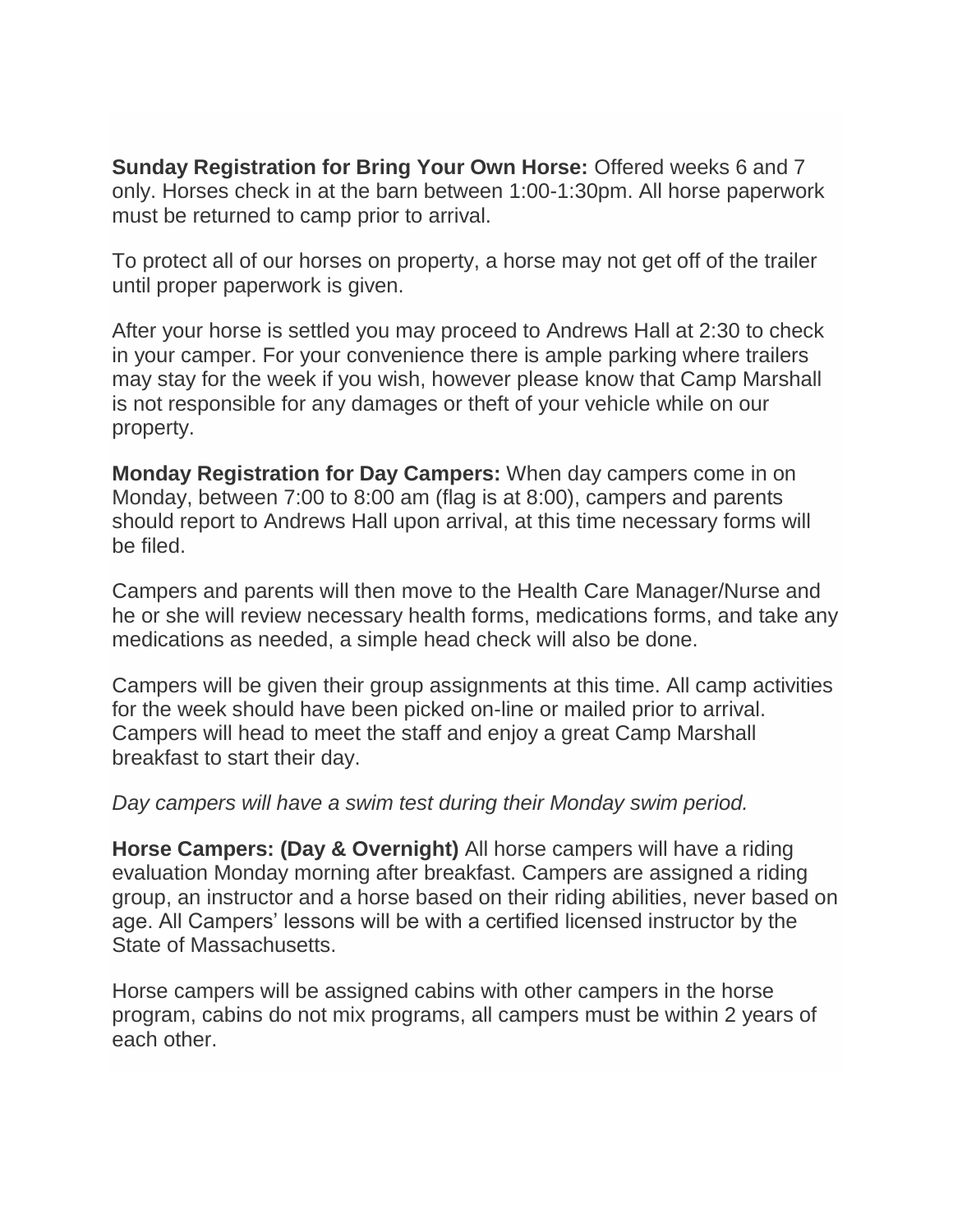Horse campers receive breakfast early to ensure ample time at the barn in the mornings for riding lessons before lunch, all day campers must check in between 7:00 and 7:30am to be on time for breakfast and riding lessons. Please be sure your day campers arrive each morning dressed appropriately in riding clothes and ready for the barn.

All campers must wear appropriate riding and barn gear each day, including an ASTM/SEI approved helmet (within 5 years) at all times when at the barn and mounted. While riding pants are recommended, jeans are also acceptable for riding, leggings/sweatpants/pajamas etc. are not acceptable riding clothes. Campers must ride in a T-Shirt or long sleeve shirt, no tank tops are allowed. For all riding lessons, campers must wear an appropriate riding boot or a boot with a  $\frac{1}{2}$  to 1 inch heel, boot heels may not exceed 1 inch and all boots must be made of leather or another comparable durable material that is **not** rubber based. Campers are allowed to wear paddock boots or muck boots while unmounted, the boot must fully cover the campers ankle at all times.

Please note that Camp Marshall reserves the right to switch your camper to Traditional programs or excuse them from Camp entirely if any behaviors pose a safety risk to our staff, fellow campers or horses. Any/all incidents will be communicated to the parent/guardians.

**Mini Campers:** Follow procedure for overnight camp registration. If you are planning on giving your camper the option of completing the week please communicate your camper's options to the staff members when you check in and pack them with enough supplies for the entire week. On Tuesday prior to lunch we will ask those mini campers if they would like to stay for the remainder of the week. We will call all parents Tuesday at lunch (12:00-12:45) to confirm whether their camper is staying or going home. If your camper wishes to stay and has been approved, you will be invoiced the remaining balance, please pay this invoice prior to picking up your campers. Pick up will be after dinner on Tuesday at 7pm for those that wish to go home. If your camper is staying through the week, follow Friday's pick up procedure.

**Camp Store:** The apparel store will be open on Sundays during registration and at check out on Fridays only. Parents may create an optional store account at registration/check in (cash, credit cards, and checks are accepted) that campers can use each day for our General Store. Each camper has their own camp store account which is processed each day to avoid overdraft. The purpose of the General Store is to provide an opportunity for campers to purchase a different variety of snacks, all items in the store are peanut free.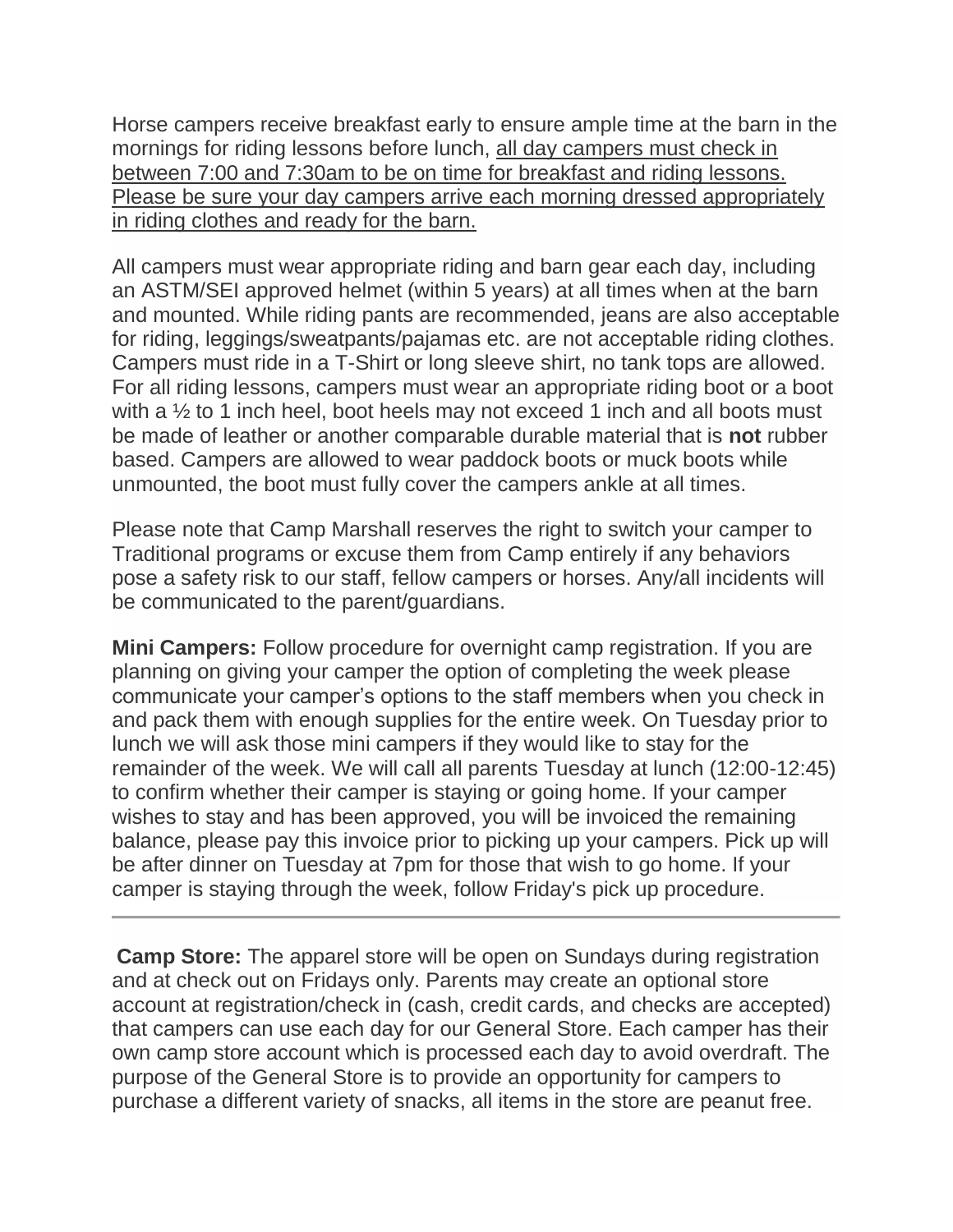Please note that campers will receive a snack each afternoon, regardless of having a camp store account or not.

**Programs & Activities:** A week at Camp Marshall in either the Traditional or Equestrian programs offers a variety of programs and activities. Programs should be chosen by the day campers online at least 2 weeks prior to arrival, overnight campers will choose classes Sunday evening.

**Weather:** Unfortunately, we at Camp Marshall can do many things but controlling the weather is not one of them. We do our best to keep our daily schedule for all our programs but must put the safety of our campers and horses first. We reserve the right to alter the schedule as needed according to the weather each day of camp. Based on the heat index, additional swim periods and water based activities will be added.

Equestrian campers are not allowed to ride during thunder/lightning, a heat index greater than 85 degrees Fahrenheit or any other unsafe weather circumstances and are not allowed at the barns during a tornado watch/warning. The safety of our campers and horses is our top priority. We try very hard to ensure the maximum amount of riding time for all campers.

However, in the event of canceled riding lessons, campers will be given an unmounted lesson instead where the safety of the riders, staff and horses are taken into consideration.

**Living Accommodations:** Our rustic cabins do not have electricity. Cabin assignments are made in the best interest of the camp, your camper, and other campers.

Cabin assignments are completed well in advance of camp sessions and campers are assigned to cabins by their age and program. Cabins will have at least one staff member per cabin. Staff do their best to accommodate cabin mate requests but they are never guaranteed.

Cabin Mate requests must be made by both/all campers, no more than one year apart in age and in the same program. Cabin mate requests must be sent in with applications. CITs are not allowed to make cabin mate requests, as living with various age groups is a requirement of their training. Please keep in mind that campers are never far apart and spend much of their day in activities together.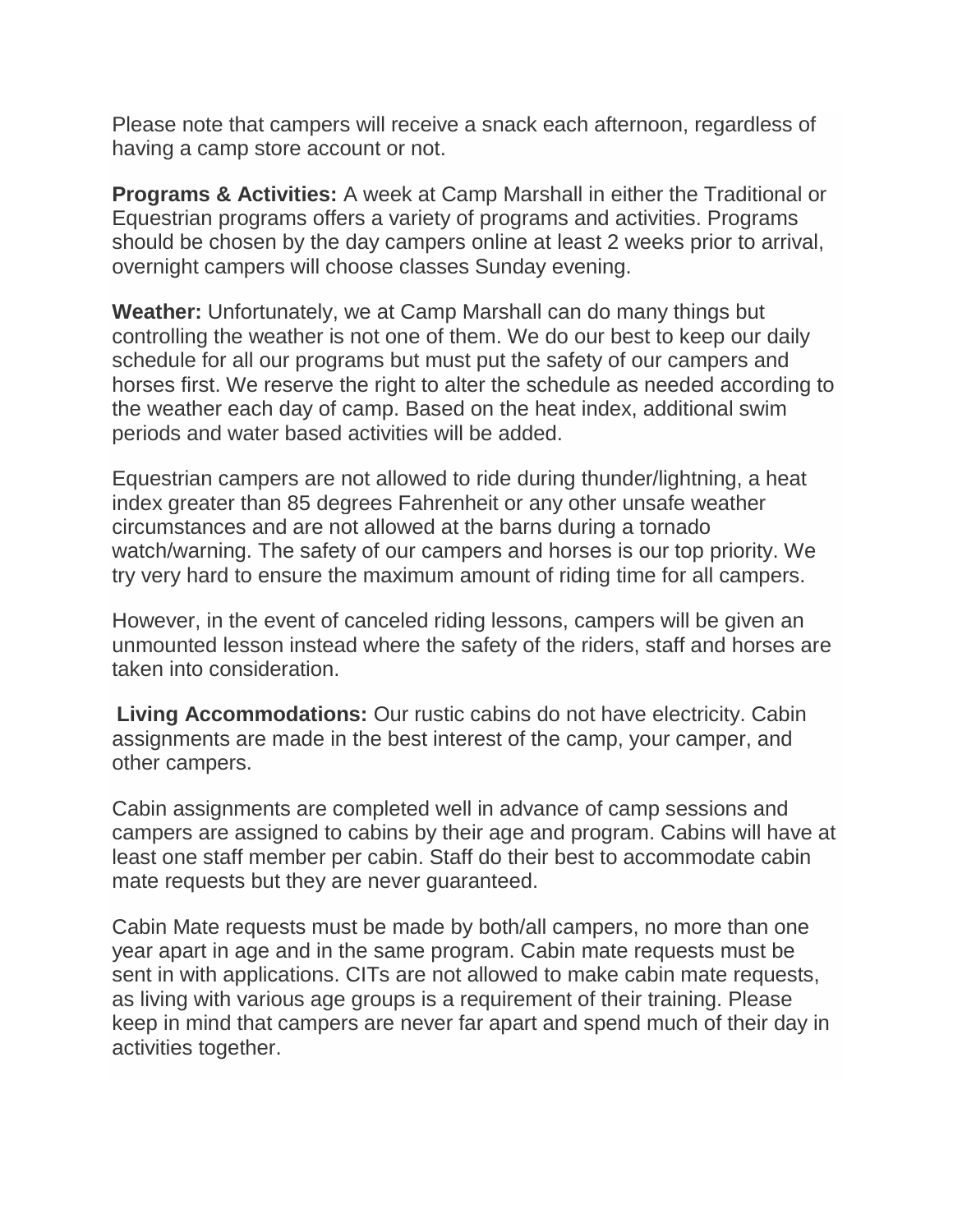**Homesickness:** Spending the night away from home is a significant milestone and rite of passage that is important for children to achieve. Camp is a perfect environment to do this! We recognize, however, that some campers will struggle with feelings of homesickness from time to time.

- 1. First, please do not promise your camper that if they do not wish to stay at camp that they can call you and you will come immediately to pick them up and bring them home. By making such a promise, the message is sent that you believe that your camper is unable to achieve this very important goal and their focus will be on going home rather than enjoying camp.
- 2. Second, take the time to talk about camp with your camper and what they can expect during their time with us. Talk about the daily schedule, food offerings, programs, and extra activities. A visit to camp prior during one of our scheduled open houses would be a good experience to help prepare for their upcoming week away from home. Familiarity with camp will increase their comfort level and decrease the chance of them becoming homesick. Please visit our website or Facebook page for Open House dates, if you are unable to attend any of the scheduled dates, please call the main office at (508)-885-4891 to schedule a tour if you wish. Please allow approx. 1 week for scheduling.
- 3. Third, send a few familiar objects with your camper such as a favorite blanket, pillow, or stuffed animal. This will certainly make your child more comfortable while at camp. In our experience, campers display more signs of homesickness at night when they are tired and not as busy. Keeping the bedtime routine as similar to home as possible by sending these objects could be the key to a successful week at camp for your camper.

Staff members are trained in how to communicate effectively with children who are struggling with homesickness and will do everything in their power to make your camper comfortable and happy. If our efforts do not appear to alleviate these symptoms, a member of the Admin Team will determine whether we need to contact you to see how you want us to proceed. We will make late night phone calls to parents only in emergency situations. Should your camper become a detriment to themselves or others, a member of the Admin Team will contact you to determine their suitability to remain in their program. Please be sure you have utilized the Successful Camper page from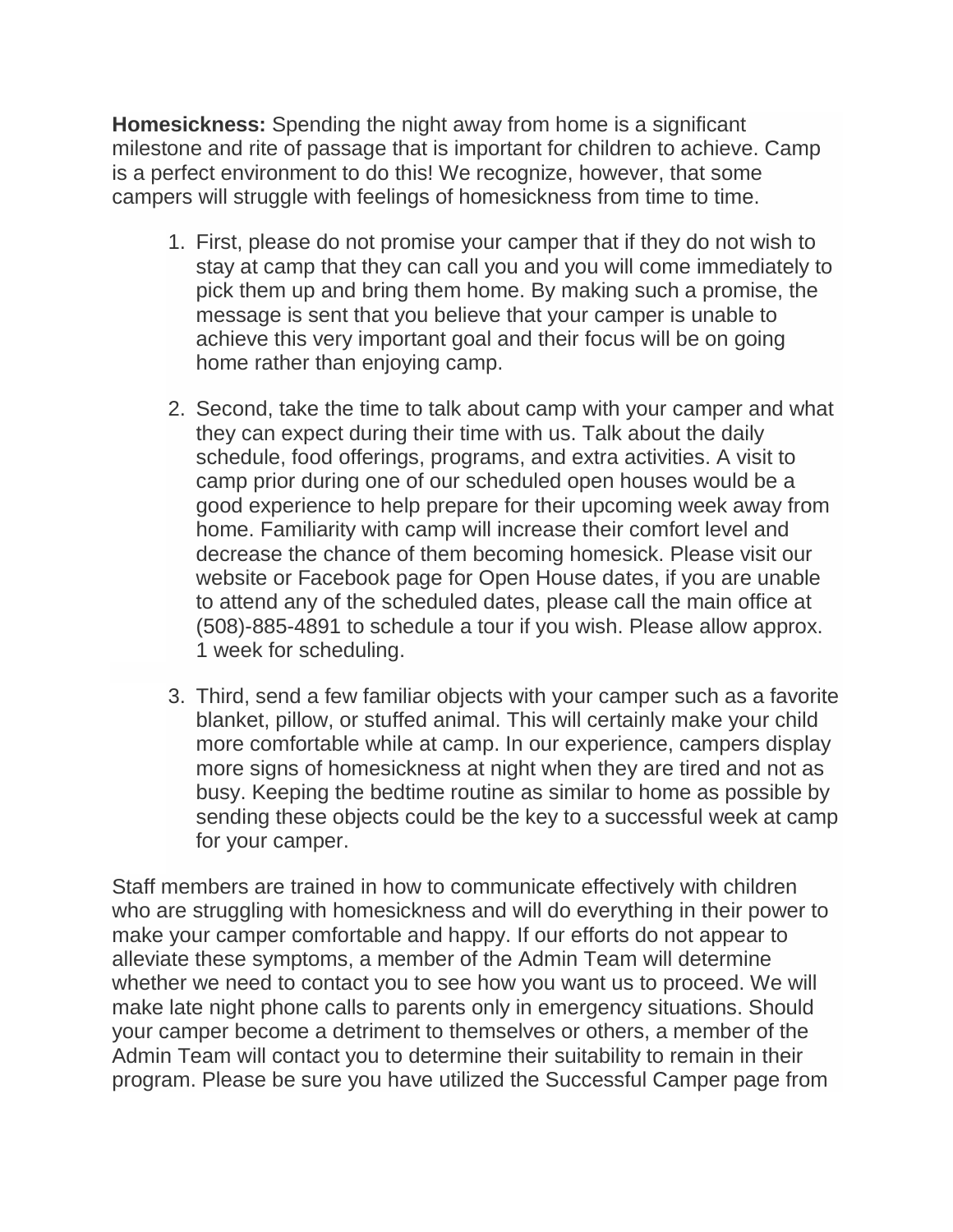our website to determine program suitability for your child. Refunds for homesickness are not issued.

**Miscellaneous:** Please review the successful camper page of our website [\(https://www.campmarshall.net/copy-of-faqs\)](https://www.campmarshall.net/copy-of-faqs) prior to registering your camper for a specific program to ensure that the program will be a good fit for your camper.

## **What to Bring to Overnight Camp**

- Please label everything!
- We are outside in all weather as long as it is safe. Please bring plenty of outdoor clothes and pay attention to the weather forecast.

Personal Items:

- Large towels (4), washcloth/loofah, comb/hairbrush
- Toothpaste/toothbrush, soap, body wash
- Shampoo/Conditioner, deodorant, insect repellent (**no** aerosol spray cans)
- Sunscreen and chapstick
- Reusable water bottle must be labeled
- Flashlights/Lanterns w/ extra batteries (there is no electricity in the cabins)

Clothing:

- T-shirts
- Sweatshirts, light jacket
- Shorts
- Long pants
- Socks
- Underwear
- Pajamas, nightshirt
- Swim suit
- Hat/bandana
- Apparel per theme week if desired
- Rain gear, umbrella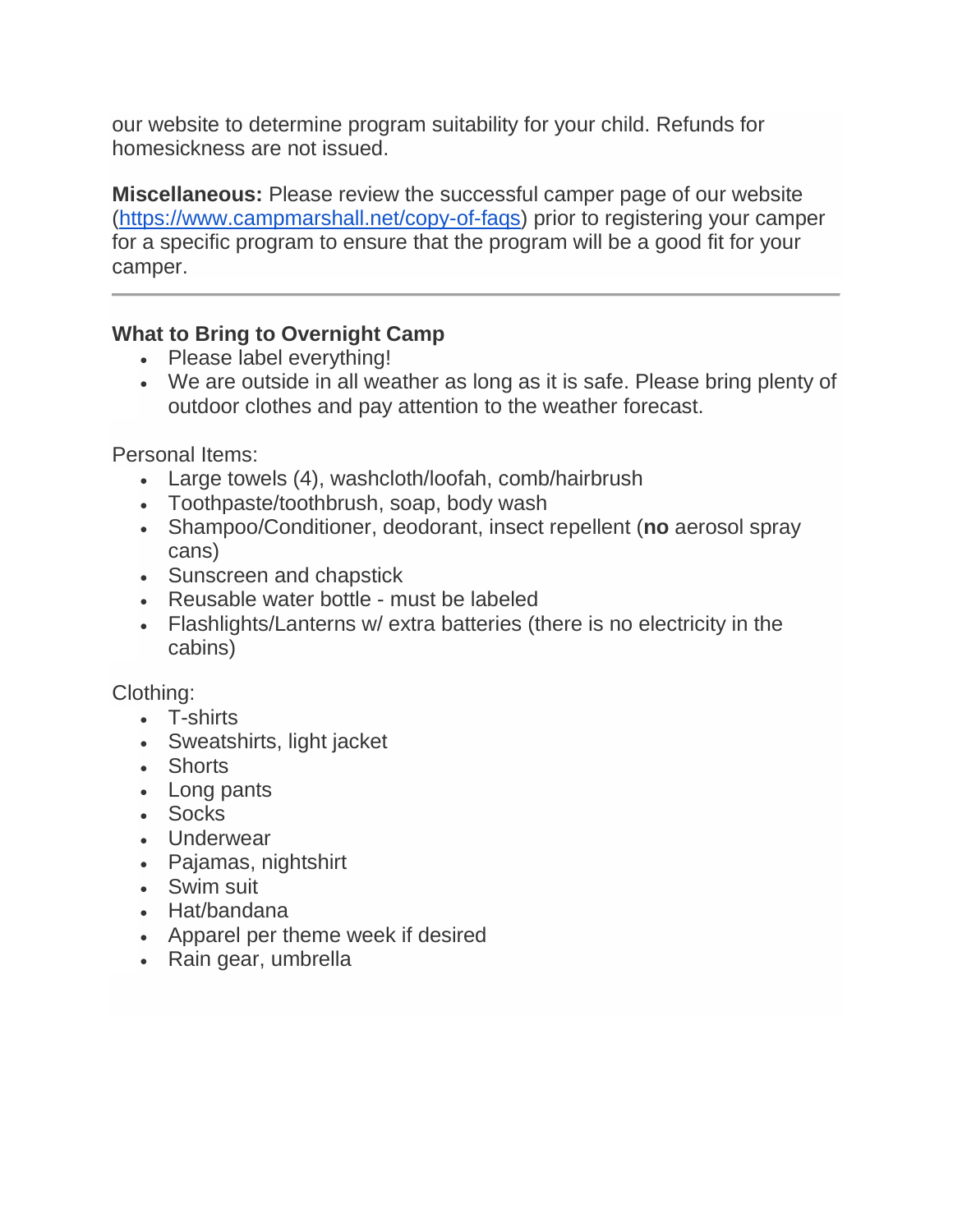Horse Camp: (in addition to items above)

- Long Pants (jeans or riding pants only!)
- Riding Boots (must have  $\frac{1}{2}$ -1 inch heel, be leather or a compatible material)
- An ASTM/SEI Helmet (must fit camper correctly and be within 5 years of MD)
- Extra T-Shirts (campers may not ride in tank tops of any kind)
- Muck Boots (can be worn when not riding, not required)
- A reusable water bottle (campers must have their water bottle to ride)
- Please **do not** pack your camper with any private tack or other equipment (saddle, bridle, grooming equipment, crops etc.) as well as no treats or feed of any kind.

Footwear:

- Sneakers (closed toe/closed heel, no Crocs, sandals or flip flops)
- Rain Boots
- Shower Shoes (for showering and waterfront only)
- Extra Socks

Bedding:

- Sheets (twin sized, bottom sheet required for sleeping bags)
- Sleeping bag or blankets
- Pillow and pillowcase
- \*\*Please pack an extra blanket in case your camper gets cold, if your camper is not sent with adequate bedding you will be required to purchase bedding either from Camp or at the nearby Walmart\*\*

Miscellaneous: (Optional)

- Inexpensive camera
- Writing paper, envelopes, stamps, pen
- Laundry bag
- Clothespins (camp will provide clothesline)

There are no laundry facilities available to campers for regular use, bedding and clothing items soiled in bedwetting incidents will be laundered at the nurses station and returned to the camper.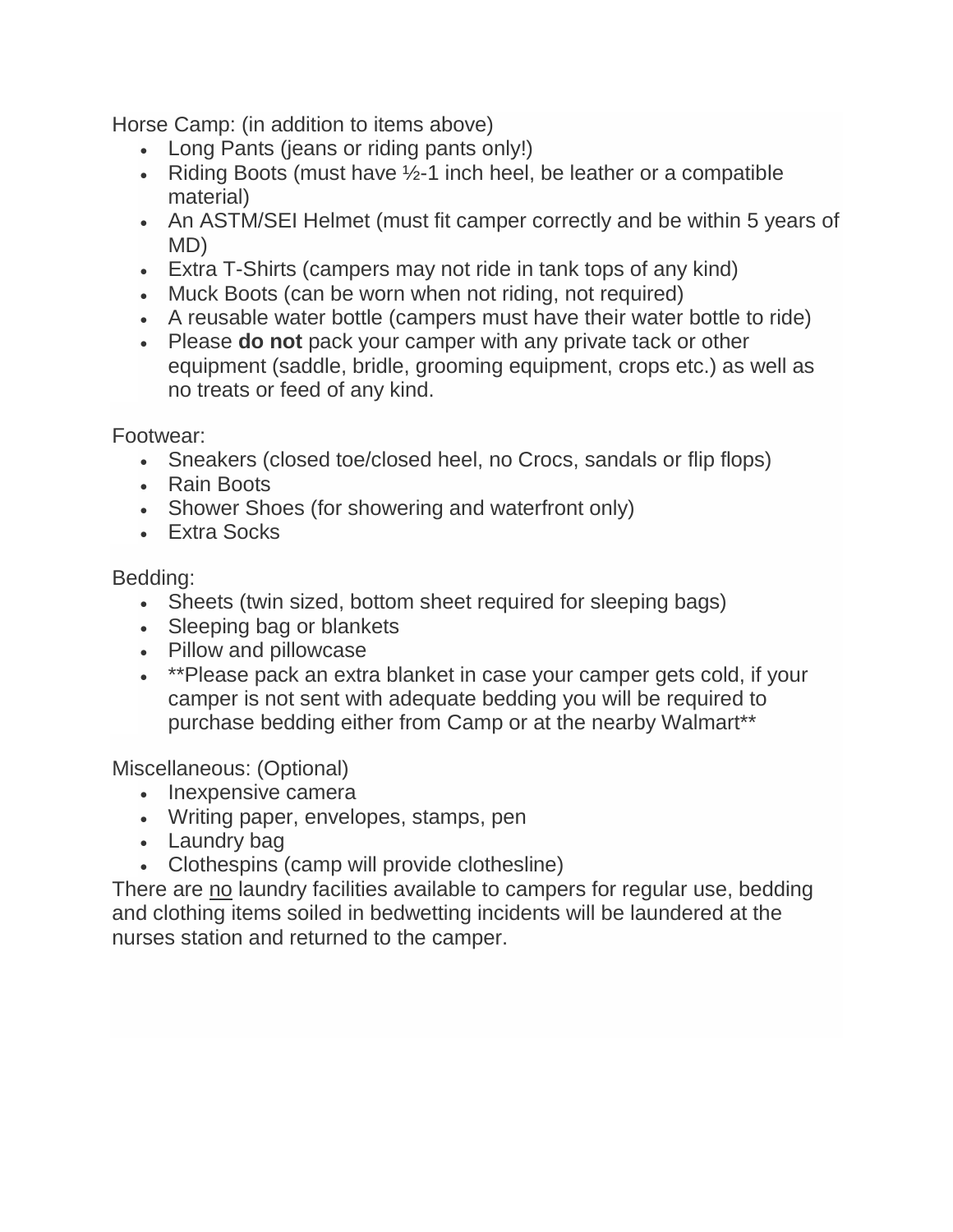#### **What to Bring to Day Camp**

- Swimsuit
- Water bottle- labeled
- Extra clothing
- Towel
- Raincoat
- Hat/bandanna
- Jacket or sweatshirt
- Sunscreen/lip balm
- Flip flops (optional, Waterfront area only)
- Insect repellent (no aerosol spray cans)
- Backpack

#### **Medications**

All prescribed medications must have the child's name, the name of the medication, and the correct dosage in the original bottle. All campers with over the counter medication or prescription medication must meet with the healthcare team upon check in. All medications must be given to the healthcare team.

## **What NOT to Bring to Camp:**

**Weapons:** Do not bring weapons of any kind to camp, Camp Marshall reserves the right to search and seize personal items if possession of weapons is suspected. This is for the safety of other campers. This also includes pocket knives. Please know that our counselors are allowed to carry pocket knives to use during daily camp activities as needed, they must follow specific guidelines throughout the summer and are not allowed to share or give their pocket knives to campers or others.

**Drugs, Alcohol, or Tobacco Products:** Camp Marshall reserves the right to search and seize personal items if possession of illegal drugs, alcohol, nicotine, or tobacco products is suspected. This includes electronic products. Any camper, including the LITs or CITs, will be immediately dismissed if illegal drugs, alcohol, nicotine, or tobacco products are found and/or used on camp property, and appropriate authorities will be notified. Possession and/or use of illegal drugs, alcohol, nicotine,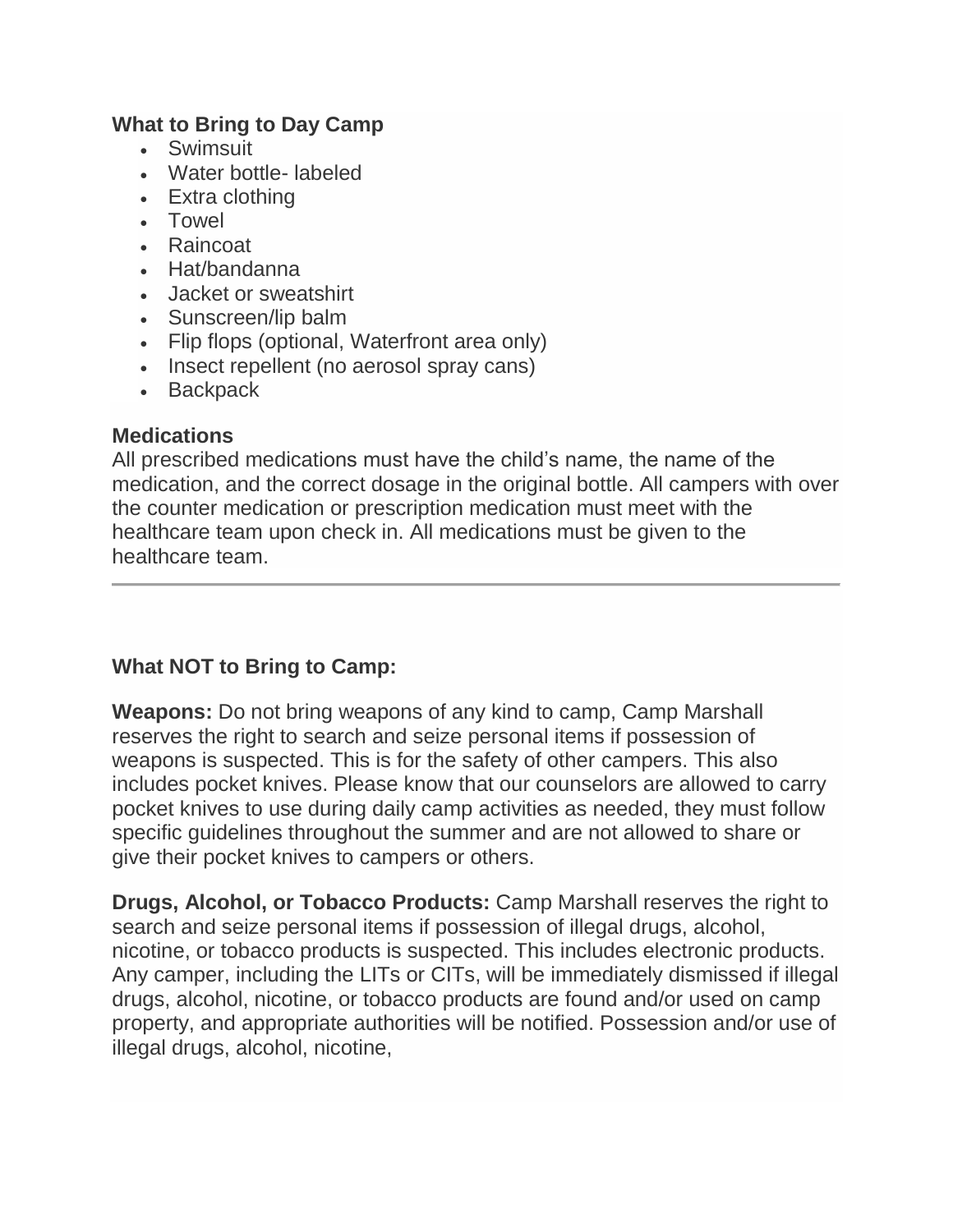tobacco, weapons of any kind are forbidden and constitute grounds for immediate dismissal. We are serious about our commitment to keeping Camp Marshall a safe and healthy environment.

**Animals:** No pets are allowed, this includes dogs, cats, fish, reptiles etc. If the family pet accompanies your camper to pick up or drop off, they must stay in the vehicle and with a person at all times. Should you need to exit the vehicle with your animal, please have your animal properly restrained on a leash, away from other camp families and campers and in designated areas only. Please pick up after your pet.

Pets are strictly prohibited from the cabin areas, lower grounds, and in any camp buildings. Horses may come with equestrian campers specifically for the Bring Your Own Horse program only. Horses must come with the appropriate health and immunization records signed by a veterinarian.

**Vehicles:** Do not bring vehicles of any kind including cars, dirt bikes, ATVs, etc. Regardless of a campers ability to drive they are not allowed to bring their vehicle to camp. All CITs, LITs, and campers must be checked in/out with a parent/guardian or authorized person.

**Personal sports equipment:** Do not bring archery equipment, riflery equipment, or sports and games equipment such as bicycles, skateboards, roller skates etc. Camp Marshall will supply programs and safety equipment for all programs. Equestrian campers must bring riding boots and may bring riding helmets. Riding helmets must follow ASTM/SEI standards, be less than 5 years old with no cracks/damage. Helmet will be checked and approved by the Equestrian Director.

**Aerosol spray cans:** No aerosol spray cans are permitted at Camp, this includes hair spray and insect repellent etc.

**Technology:** Camp Marshall believes that summer camp is the ideal place for campers to disconnect from technology that is so prevalent in today's society and reconnect with nature. While games and social media can be a great form of entertainment and education, we aim to provide an experience that is as much "off the grid" as possible. By doing so, campers are more easily able to immerse themselves in the much more basic style of living provided by camp. This includes learning how to live with others in a group setting and exploring their natural environments without the intrusion of digital updates, notifications, and alerts.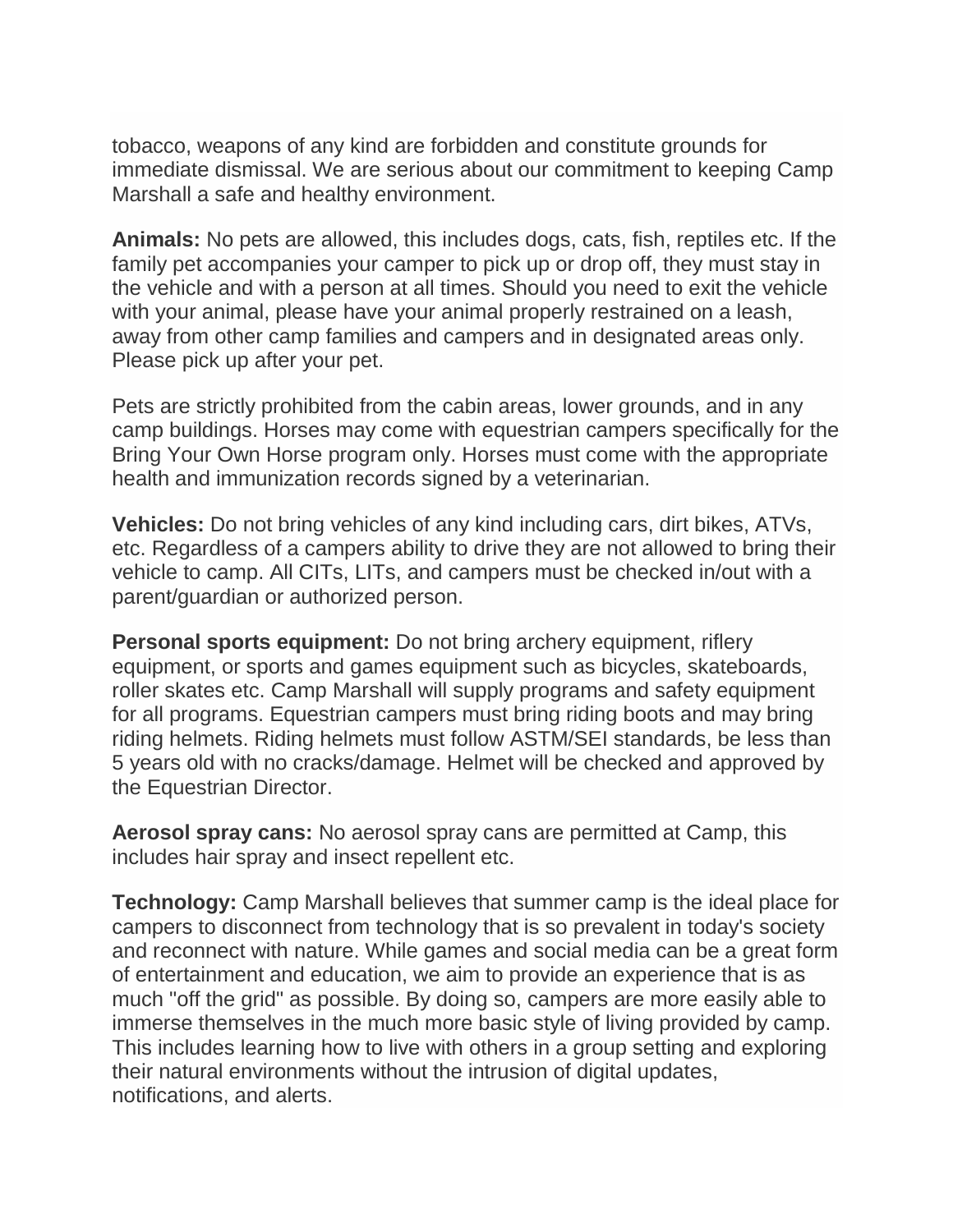It is against our policy for any camper to be in possession of a cell phone or other types of technology. If a camper is found to have any technology while at camp it will be taken, put in a secure place, the parent/guardian will be notified, and the item will be returned to the parent/guardian at check out. **Technology items include, but are not limited to, cell phones, game consoles, laptops, tablets, music devices, walkie-talkies, etc.**

**Expensive items:** Valuable sunglasses, valuable jewelry and other valuable items should be left at home. All technology related items, as mentioned in the statement above, must be left at home and are not allowed at Camp. Camp Marshall will not be responsible for the loss, breaking of, or damage of any of these items.

**Money:** Campers do not need money during camp and should never have money on them or with their belongings. There is an option to create a camper's store account for the camper to make purchases at the Camp General Store, which is open each day during rest/free periods in the afternoon. Campers who wish to purchase apparel can do so with their parents/guardians during check in and check out or visit our online store on our website.

**Inappropriate materials:** Possession of age-inappropriate items, such as pornography, at camp is considered unsuitable. Parents of offenders will be notified immediately and the item will be secured in the Camp Office until departure.

**Communication with our Campers:** Campers are not permitted to use the telephone while at camp without permission of the Camp Operations Director or Health Supervisor/Nurse. We strongly discourage telephone calls between campers and parents. Feelings of missing home are exacerbated and can have a very negative impact on the camper's stay at camp. For the same reason, **CELL PHONES ARE NOT ALLOWED AT CAMP**. If you have an urgent matter to discuss with your child, call the main camp office 508-885- 4891. If it is an emergency after office hours please call the Camp Operations Director 978-434-7060.

Due to the possible delays in the postal system, we encourage parents who wish to send letters or care packages to do so by dropping off these items during Sunday check-in or by sending letters through our Email system. Please indicate on dropped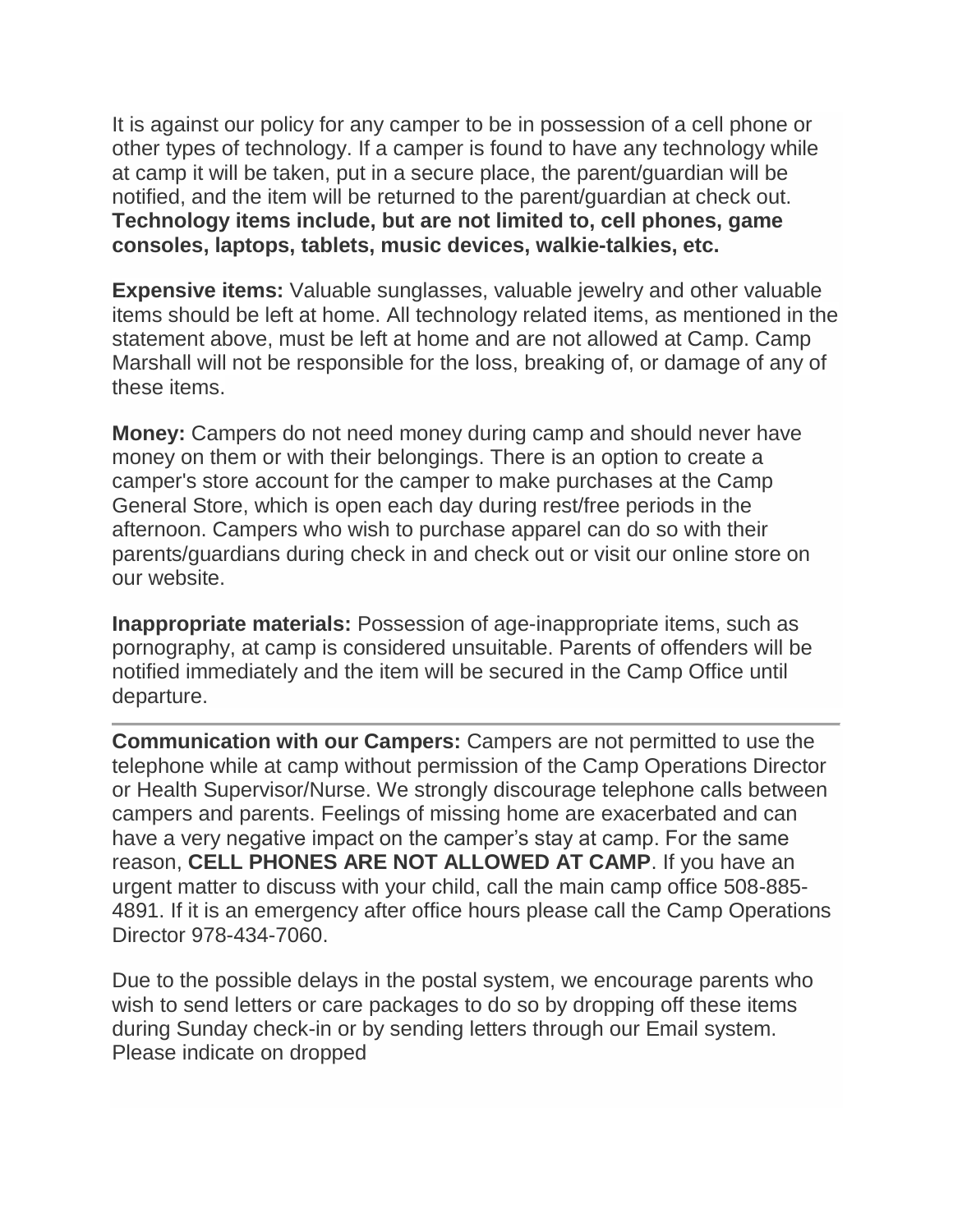off packages and letters what day you would like your camper to receive it. Mail is handed out daily.

**Additional Information:** Campers have the option to write home at least once during the camp week. For this purpose, we suggest that you supply your camper with postcards, or paper & envelopes, and stamps. Usually a brief note from your child is indicative of a busy, happy camper. Please do not be overly alarmed if the note suggests otherwise. Campers are up and down emotionally, especially during the first few days of camp. Also, keep in mind that when you receive the note, several days have passed since the note was written and it is likely that your camper is now happily involved in camp life. Please feel free to contact the main office if you are concerned.

#### **Camp Marshall E-mail Express:**

We are proud to offer a super simple way to stay in touch with your camper while they are at Camp!

Visit our website at www.CampMarshall.net and click the "Camper Email" button.

Emails will be delivered to your camper along with the rest of the mail for that day.

**Day Camp Pick Up:** 5:30-6:00pm in Andrew's Hall. Only those individuals who are on your "Authorized to Pick Up" form will be allowed to take your child. Photo ID's will be required.

**Extended Day Pick Up:** 7:00pm in Andrew's Hall. Only those individuals who are on your "Authorized to Pick Up" form will be allowed to take your child. Photo ID's will be required.

**Mini Camper Pick Up:** Tuesday at 7:00pm. If your camper is staying through the week, follow Friday's pick up procedure. Only those individuals who are on your "Authorized to Pick Up" form will be allowed to take your child. Photo ID's will be required.

**Equestrian Demonstrations:** Horse demos will begin at 1:30pm on Friday afternoon. This will give those enrolled in the equestrian program a chance to demonstrate what they have learned with their horse during the week. Demonstrations will be held at the riding rings near the main barn area weather permitting. Please park in designated areas only, do not block any roadways, ring gates or in the barn areas etc. Horse Camp hosts their own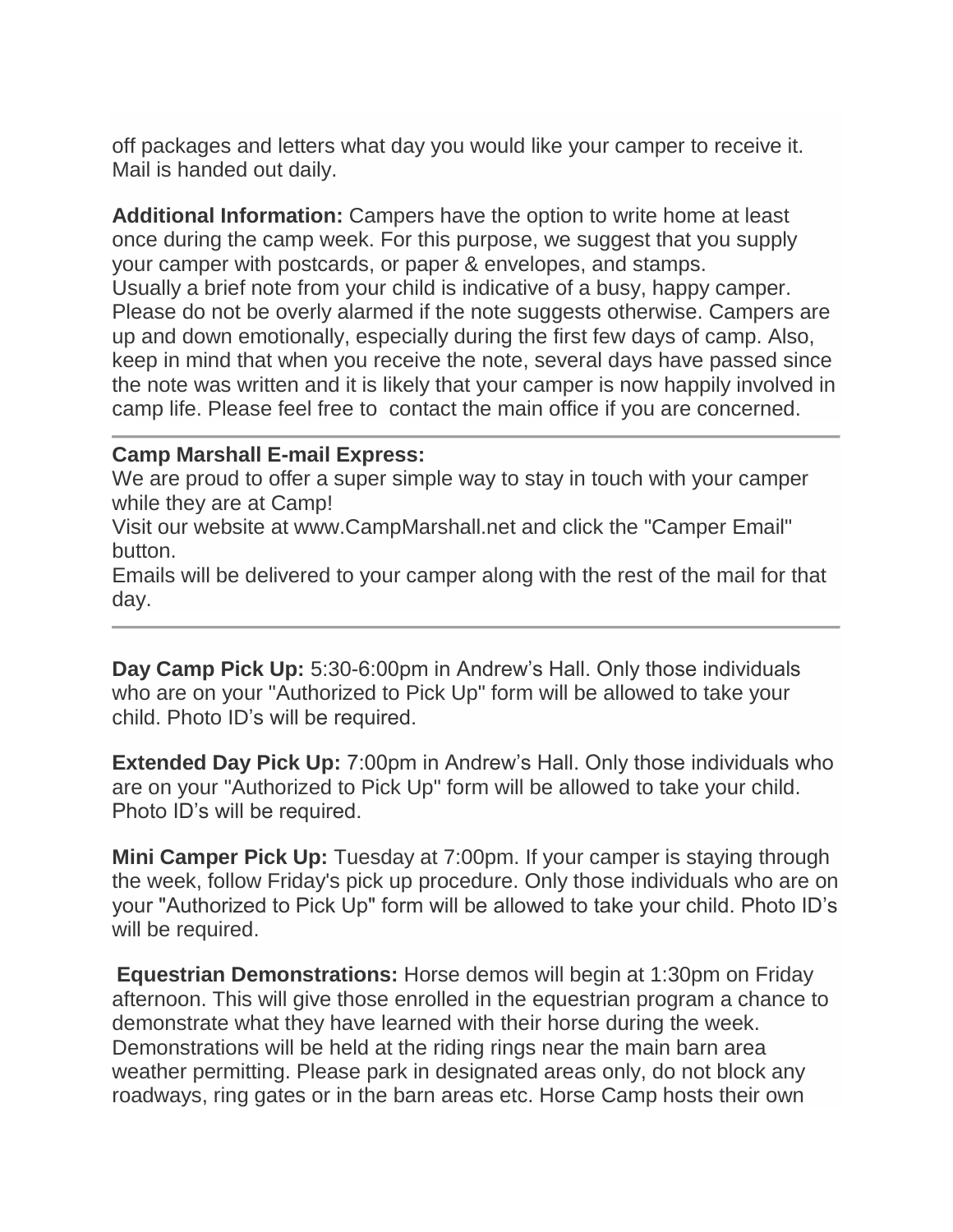closing ceremony as demos interfere with Traditional ceremonies, awards will be handed out to the campers at this time. All Horse Campers will be checked out at Horse Camp with the Equestrian Director or Barn Manager prior after ceremonies are completed and prior to picking up their belongings.

**Closing Ceremonies:** Closing ceremonies will begin at 2:00pm on Friday and normally take approximately 30-60 minutes to conclude. Closing Ceremonies will take place at our upper grounds firepit to the right of Andrews Hall. Campers must be signed out prior to being picked up by their parents or guardian and prior to collecting their belongings. Only those individuals who are on your "Authorized to Pick Up" form will be allowed to take your child. **Photo ID's will be required.** Any necessary changes to this form must be made in writing in advance and brought to the office. Parents are encouraged to join us for this event. The ceremony includes awards for campers who excelled in certain areas of the camp community, as well as highlights of the week and a display or demonstration of accomplishments of our campers. If you can not attend closing ceremonies, all campers **MUST BE PICKED UP** no later than **3:30pm**.

#### **Traditional/Horse Friday Procedure:**

Campers must be signed out prior to being picked up by their parents or guardian. Only those individuals who are on your "Authorized to Pick Up" form will be allowed to take your child. Photo ID's will be required. Traditional campers will check out after the completion of closing ceremonies at the upper pavilion near Andrew's Hall. All horse campers will check out at the barn shack at horse camp with the Equestrian Director or Barn Manager. All campers must be checked out prior to going to the cabins to retrieve their belongings. All parents/guardians will be given a check out ticket from the staff member who checks them out, you must keep this ticket on you and present it to their cabin counselor in order to get their belongings from the cabins.

We do not offer dinner on Fridays therefore campers should be picked up no later than *3:30pm*. Please be sure that you take all your camper's belongings with you and double check for any items on the clotheslines, Lost and Found etc. Before you leave camp please make sure to do the following:

- Check Lost & Found area for belongings
- Pick up any leftover medications from the Health Care Supervisor/Nurse
- Settle Camp Store accounts if needed
- Sign out your camper and retrieve all belongings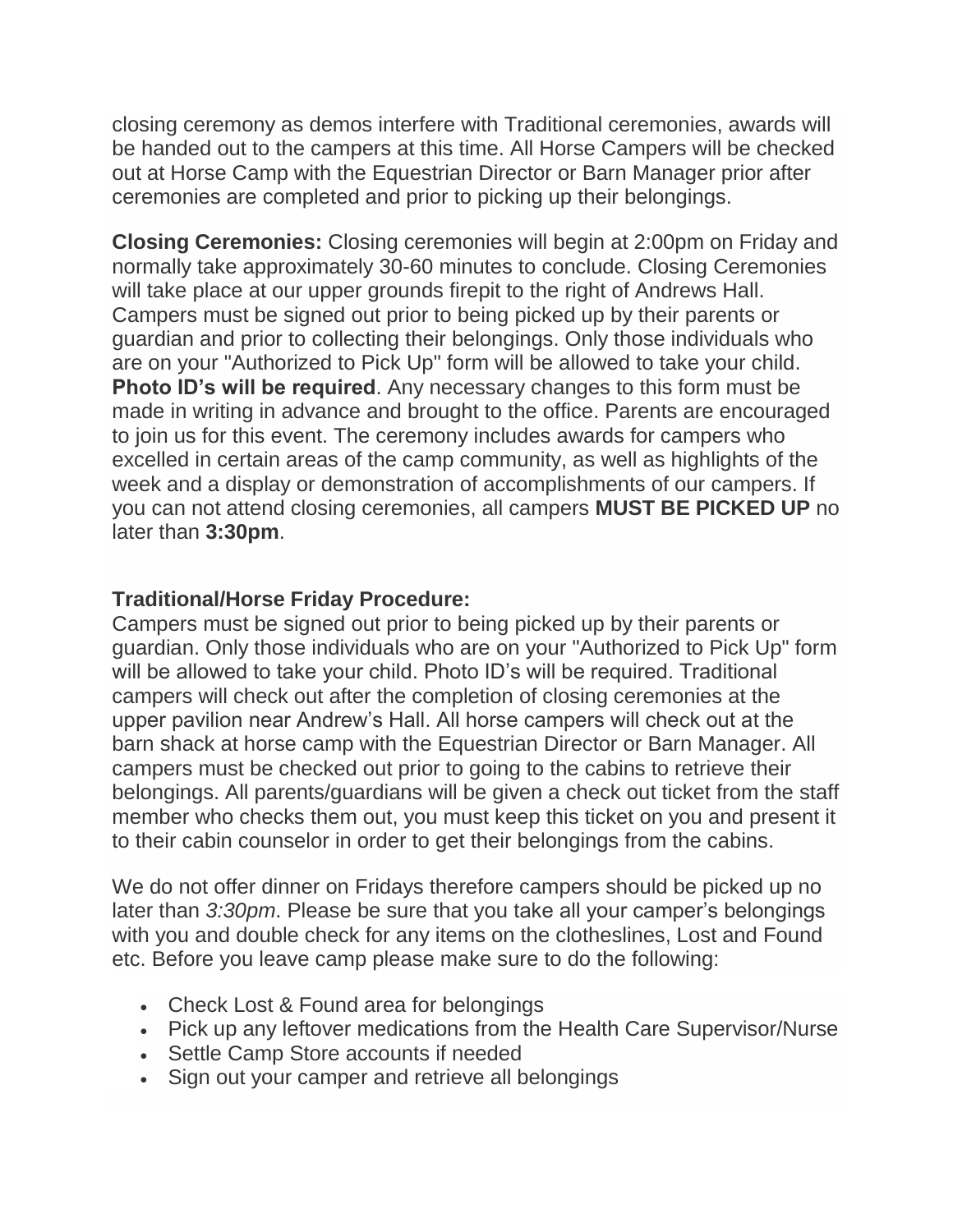Lost & Found will be located near Andrews Hall. Everything else is located at the check out table to the right of Andrew's Hall.

**Health Care:** The promotion of your child's health and safety remains our highest priority at Camp Marshall. The camp employs a full time Health Supervisor. Our infirmary is located in Andrews Hall and is staffed 24 hours a day. We have a Healthcare Consultant who provides us with guidance as needed and reviews our Health Care Plan annually. In addition, all of our staff members have current certifications in First Aid and CPR. In the unlikely event of a camper emergency, 911 will be called and the Spencer Rescue Squad will transport the camper to either UMass Medical (Shrewsbury), UMass Memorial (Worcester), St. Vincent's Hospital (Worcester) or Harrington Hospital (Southbridge). Parents will be notified by the Health Supervisor or Camp Operations Director as soon as possible of any incident requiring transport by ambulance. A senior staff member will accompany the camper to the hospital and remain with them until a parent or guardian arrives.

In the unlikely event that a camper becomes ill or injured, the Health Supervisor will contact a parent via phone to inform them of the camper's condition and current actions being taken. If the first parent/guardian cannot be reached, the second parent/guardian will be called followed by the emergency contact person. We will continue to call until we speak to someone personally. You will not be contacted if the injury is minor, such as a small cut or scrape requiring a band-aid, or a minor stomach ache that does not persist.

In the event that a camper becomes ill and cannot remain at camp, their parent or guardian will be notified and will be requested to pick up the camper as quickly as they are able. We are unable to keep ill children at camp. Any ill child will be kept in the isolation room of the infirmary until the parent arrives. In some cases Camp will require a doctor's note prior to the camper's return to camp. In order to assist us in providing the best care, Camp Marshall utilizes CampDocs.com.

Once registered, families will be e-mailed a link to the CampDocs website. We hope that you will find this service to be an easier process on their secure website. It will allow us to have online access to all health forms. In the event of missing or incomplete medical forms, your child may be refused entry to camp.

**Campers are not allowed to have medication, including over-the-counter medications, in their cabins at any time.** All medications must be turned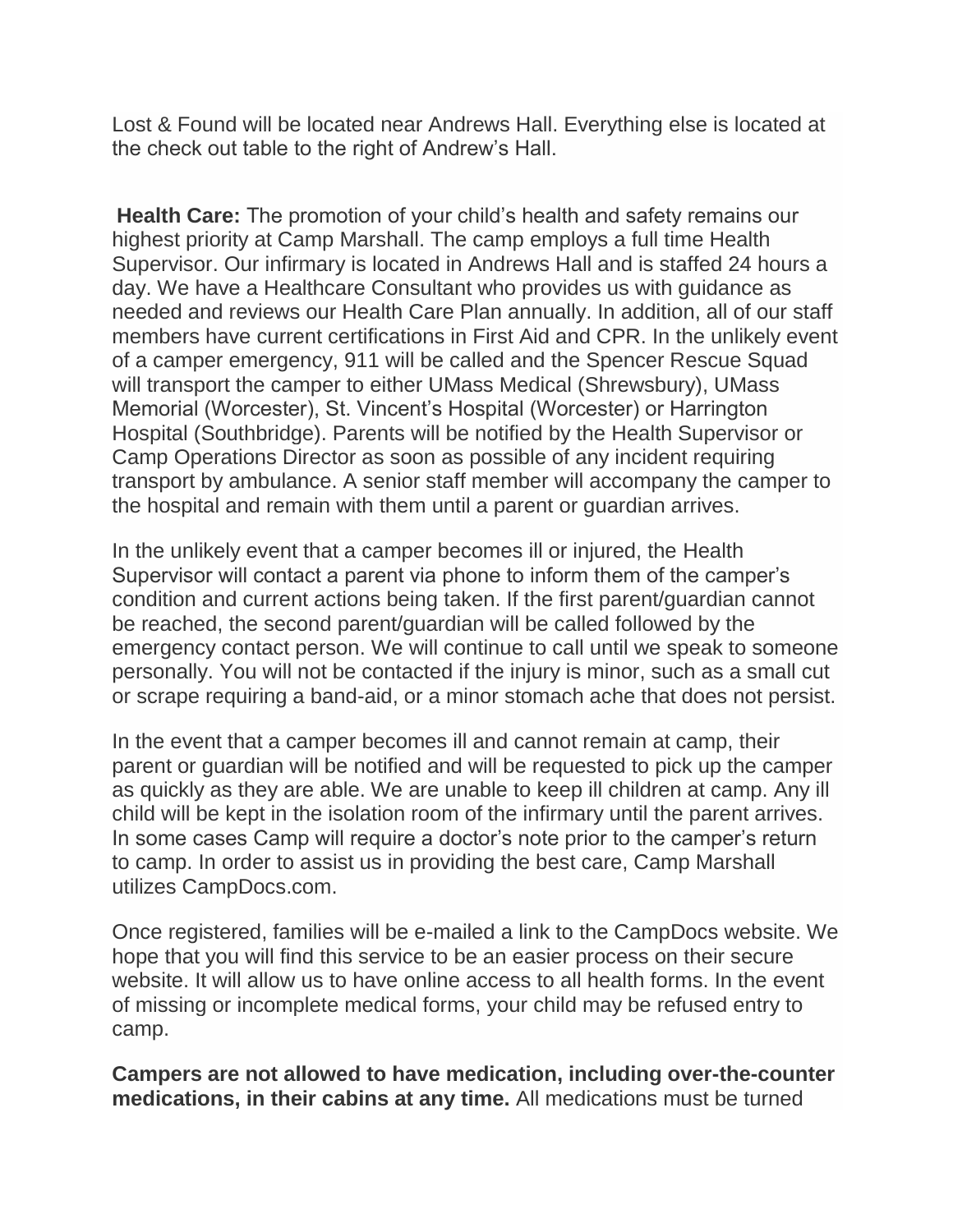into the Health Supervisor during Sunday or Monday check in. All medications must be in their original container with the physician's orders on it as well as the child's name.

All campers will be checked by the Health Supervisor as part of the Sunday or Monday registration process. Please advise us upon arrival of any recent developments regarding your child's health or any other pertinent information that you might find necessary for our staff to know.

#### **Sunscreen Policy:**

*State Requirement: 430.163: Protection from The Sun The operator shall at all times encourage campers and staff to reduce exposure to ultraviolet exposure from the sun. Such measures shall include, but need not be limited to, encouraging the use of wide brim hats, long sleeve shirts, long pants, screens with a solar protection factor of 15 or greater and lip balm.*

In accordance with the above state law, we do request permission for our staff/volunteers to help, when and if needed, to apply sunscreen to your camper. You will be asked to initial the box at the end of this book stating you give permission.

**These forms are for informational purposes provided by the DPH of Massachusetts and Camp Marshall, the links to this information can be found on our website on our Health and Medical Informational page.**

- Hand Washing
- Lyme Disease
- Rabies
- Ticks and Tick Bites
- Giardiasis Meningitis
- Meningococcal Disease

#### **Does Camp Marshall get inspected?**

Yes, The Department of Public Health inspects and licenses Camp Marshall each year along with the Fire Marshall. Camp Marshall is also accredited by the American Camp Association, our most recent accreditation with ACA was during the summer of 2017.

**430.190 ( C ) This camp must comply with regulations of the Massachusetts Department of Public Health and be licensed by the local Board of Health.**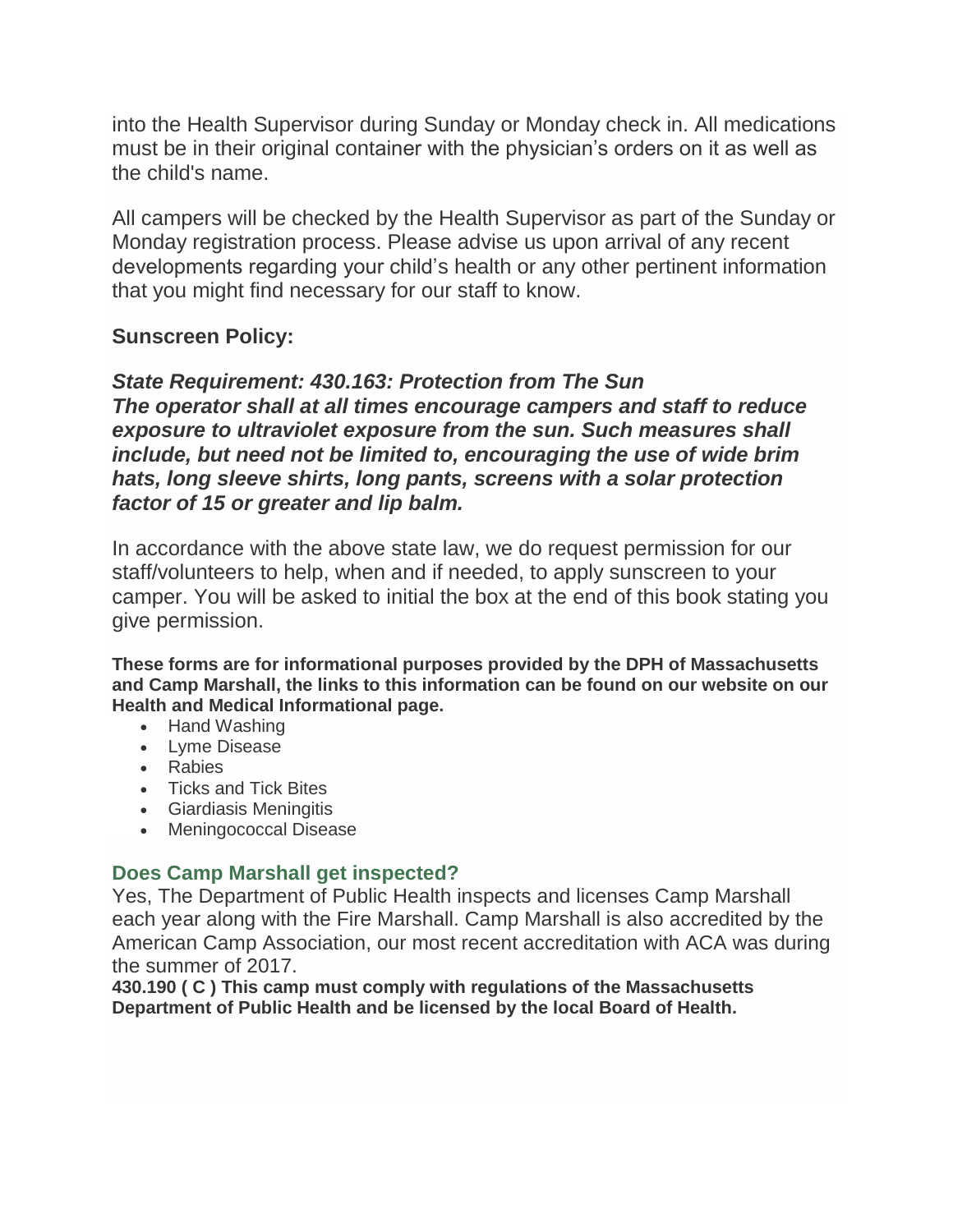**Anti-Discrimination Policy: (Staff and Campers)** The Worcester County 4-H Center, Inc. (hereinafter "Camp Marshall") seeks to secure and retain qualified staff. Camp Marshall, its programs and employment shall be operated in accordance with State and Federal law. In the interests of the health, safety and total welfare of campers, and employees and the quality of programming at Camp Marshall, the highest standards of conduct and performance shall be required of all employees. Employees shall agree that while participating in Camp Marshall programs they shall adjust their personal habits and actions to the policies, ideals and traditions of Camp Marshall. The conduct of all employees, both on and off property of Camp Marshall, shall be professional and their role and an exemplary model for campers. Employees must be nondiscriminatory toward, but not limited to, race, color, age, religion, sex, national origin, sexual orientation, gender identity, marital status, learning, physical or mental disabilities, ancestry, genetic information, and any other protected class; and shall exhibit respect for the environment and world. Employees shall be prohibited from promoting their personal life styles, political views, or religious preferences to other employees, participants, parents, campers or other volunteers.

In the interests of the health, safety and total welfare of every camper, and the quality of programming at Camp, the highest standards of conduct shall be required of all campers. Campers agree that while participating in Camp programs they shall adjust their personal habits and actions to the policies, ideals and traditions of Camp Marshall.

Campers shall agree that while participating in Camp Marshall programs they shall adjust their personal habits and actions to the policies, ideals and traditions of and Camp Marshall. The conduct of all campers, while at Camp Marshall, are expected to be , non-discriminatory toward, but not limited to, race, color, age, religion, sex, national origin, sexual orientation, gender identity, marital status, learning, physical or mental disabilities, ancestry, genetic information, and any other protected class; and shall exhibit respect for the environment and world.

Campers and/or Staff that do not uphold these expectations while at Camp Marshall will be subject to discipline per our Discipline Policy. This can be found in the Discipline Policy in this handbook.

*The Worcester County 4-H Center, Inc shall not tolerate, under any circumstances, without exception, any form of discrimination based on race, creed, religion, color, age disability, pregnancy, marital status, veteran status, military status, domestic violence victim status, national origin, political affiliation, sex, predisposing genetic characteristics and any other status protected by law.* **"Our" Camp, Camp Marshall is a ZERO TOLERANCE Facility**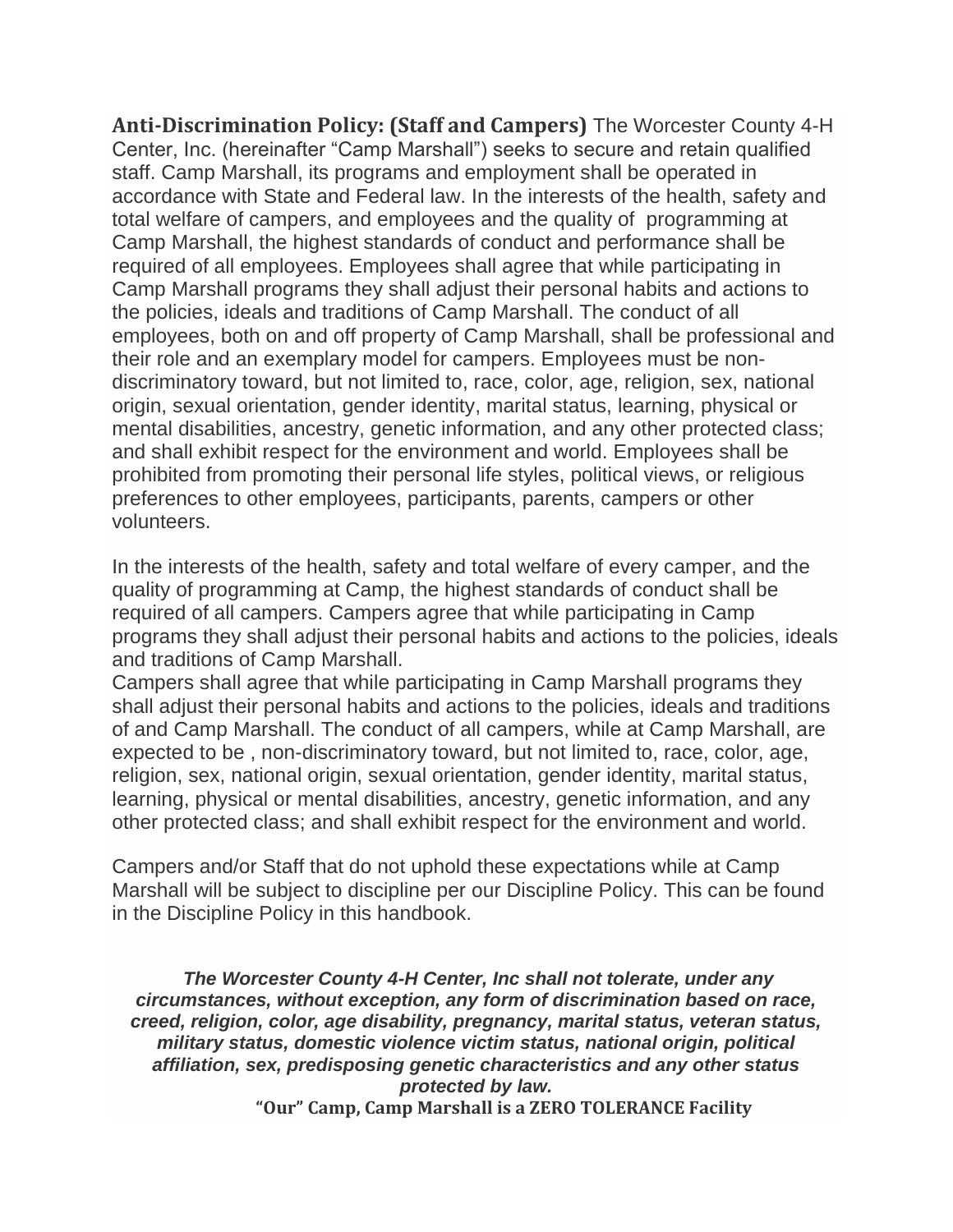**Behavior/Discipline Policy:** The staff at Camp Marshall strive to create a healthy and safe environment for all campers. The camp has a number of systems in place to recognize and respond to behaviors that are detrimental to the health of the camp community and its members and with many behaviors devise a plan for improvement. In rare instances where these initial steps are unsuccessful, we will often enter into personal verbal behavior contracts with the camper outlining the specific expectations and consequences. On occasion, certain behaviors or repeated infractions require parental notification. When appropriate, we will seek guidance from you as to strategies that may have worked at home or school that we may employ with your child at camp. In the event that the administrative staff, after investigating senior staff concerns, determines that the conduct of a camper is unreasonably disruptive to the program, cannot be controlled, is detrimental to the safety of other campers, is bullying, violent, inappropriate, or threatening to staff or campers, the Camp Operations Director has the right and responsibility to send that camper home. If a camper is sent home for reasons of behavior, no refund will be given. The Discipline Process is as follows:

- Verbal coaching
- Parental notification
- Persistent Issues
- Dismissal

The health and safety of all of our campers and staff on property is our first priority. Any offense(s) that would affect the health and safety of any of our campers and/or staff will result in immediate dismissal for the week and/or remainder of the summer.

# *State Requirement: 430.191: Requirements for Discipline*

*(A) Discipline and guidance shall be consistent and based upon an understanding of the individual needs and development of a child. The operator shall direct discipline to the goal of maximizing the growth and development of the children and for protecting the group and individuals within it.*

# *(B) Prohibitions*

*(C) The operator shall describe in writing the camp's procedures for disciplining campers. The written plan shall also include the prohibitions of 105 CMR 430.191(B)(1) through (4).*

In accordance with the above law, you will be asked to initial the box at the *end of this book noting you have reviewed this policy.*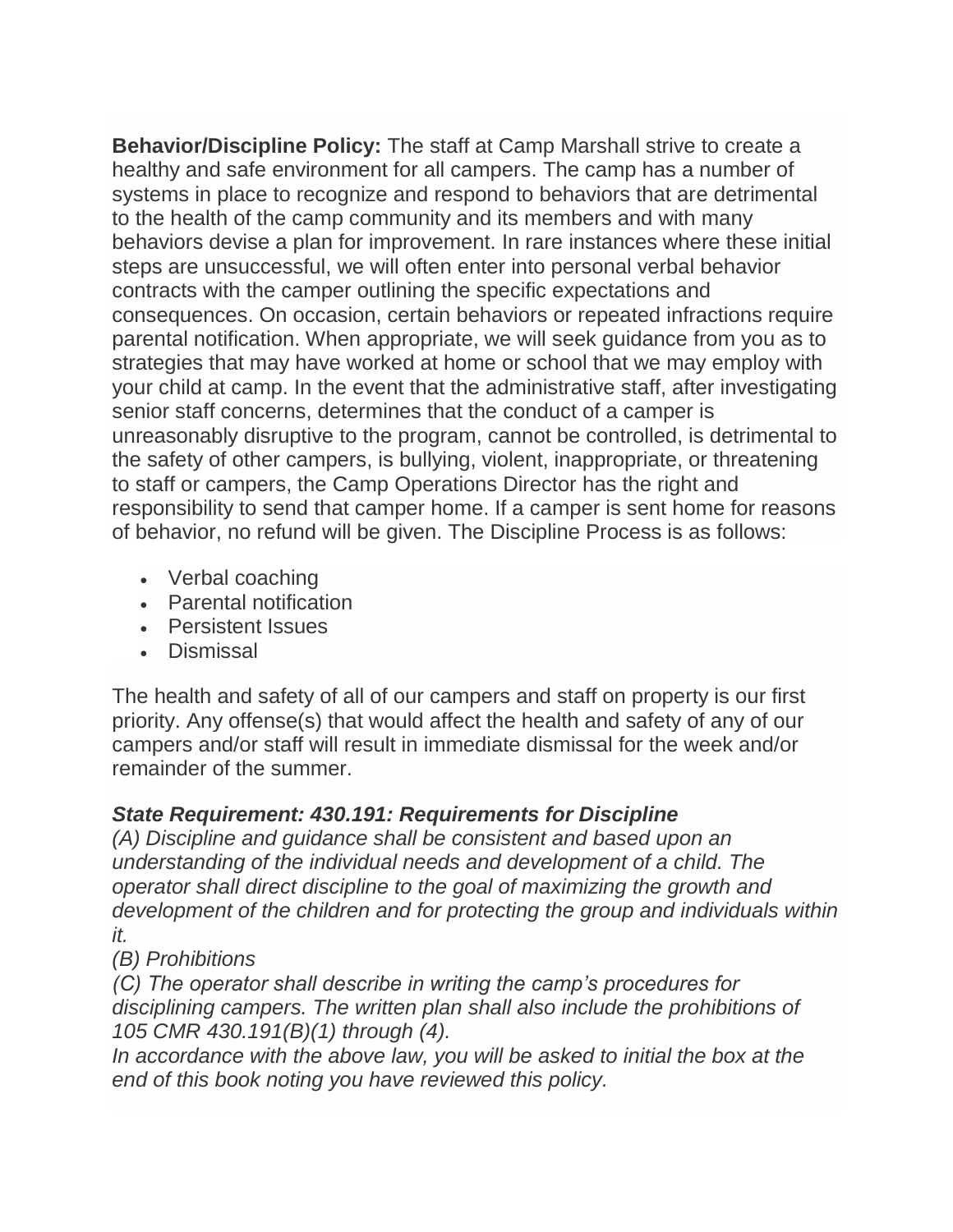**Visitation:** Although parents are welcome, visits must be approved by the Camp Office prior to arrival unless it is an emergency. Please consider whether a visit is at all helpful to your child. Even though your child may be having the time of their life leading up to your visit, your presence can result in an intense desire to go home with you. It can be a difficult time for both campers and parents. If you come for a visit, and you experience this, please consult with the Camp Operations Director.

All visitors (including parents) must sign in at the Camp Office. Campers will be called to the office to greet their visitor. Visitors may not enter the living or program areas under any circumstances without being escorted by a staff member. If for any reason you must take your child from camp, you must inform the Camp Office in advance. In order to ensure everyone's safety, we must have an accurate headcount of our campers at all times. Any camper who leaves camp property must be signed in and out from the Camp Office or from the Infirmary in case of illness. Only those individuals who are on your "Authorized to Pick Up" form will be allowed to take your child. Photo ID's will be required. Returning campers must be back on the premises by 7:00 pm or must wait until drop off the following morning from 7am to 8am.

**Camp Photographs:** Please be sure that you complete a Photo Release Form prior to the start of camp. This allows us to use photographs of your child in our Camp's publicity. Names of campers are not used.

**Staff:** All Camp Marshall Staff and Volunteers have been required by law to be CORI/SORI check, along with the National Sex Offender Registry. All staff that begin on the start date of training are also CPR/First Aid/AED certified.

*State Requirement: 430.190: General Program Requirements: (D) The operator shall inform parents at the time application forms are provided that they may request copies of background check (as the law provides), health care and discipline policies as well as procedures for filing grievances.*

**Gratuities:** Staff members are not allowed to accept any gratuities from, we ask that you please refrain from tipping staff members, volunteers etc. Words and letters of appreciation are gratefully received. If you wish to show your appreciation further, we encourage you to make a donation Camp, you may make a donation in honor of a staff member to show your appreciation if you wish. Camp Marshall is a not-for-profit organization and all donations are tax deductible. You may also choose to specify that your donation is for a particular program area, such as Waterfront, Horse Camp, Arts & Crafts etc. Camp also has an ongoing list of donations needed for year round and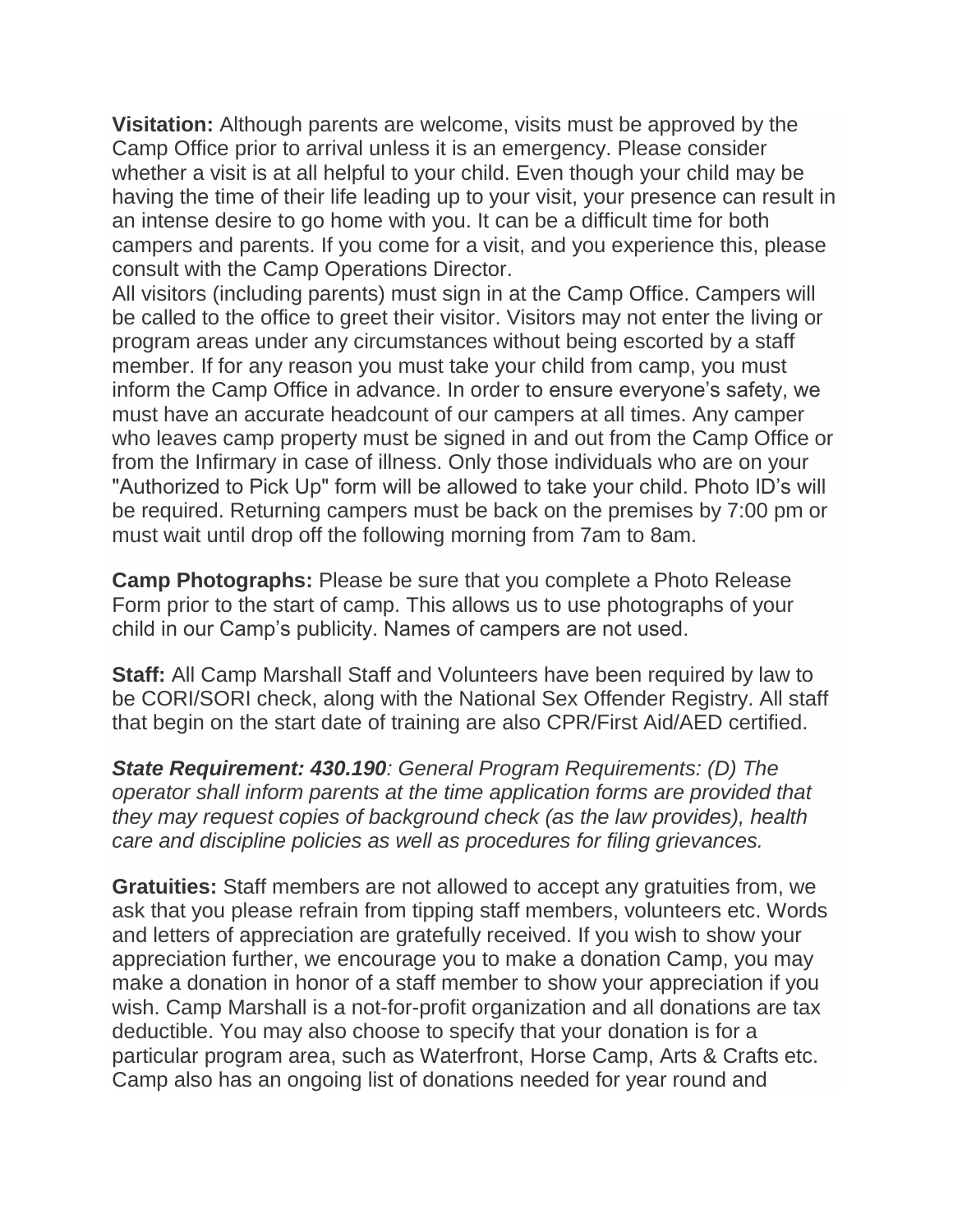summer camp programs, if you wish to donate needed items instead, please contact the main office at (508)-885-4891 for a list of needed items.

**Payment Policy:** Upon registering your camper, an online invoice will be emailed to you. You can pay this invoice online or over the phone with a card. If you need to arrange another form of payment, please call the main office at (508)-885-4891.

Early bird payments due by April 1, 2022. All Payments due by June 1, 2022.

**Financial Aid:** There are camperships available for limited amounts. Applications are due by May 15th 2022. Call the Camp office at (508)-885- 4891 or go online at www.campmarshall.net, for campership applications if you wish to be considered.

**Refund Policy:** Cancellations before June 1st will receive a refund, minus the non-refundable deposit of \$100 plus \$25 administration fee. There will be no refunds for cancellations after June 1st, unless the child physically cannot participate, which will require a physician's letter, and will only apply to 50% of tuition, minus the \$100 non refundable deposit. Refunds will NOT be issued when a camper is dismissed for violation of camp rules or if the camper leaves due to homesickness. **All refunds will be mailed during the month of September.**

#### **Complaints/Grievances Policy:**

If you have a complaint that you feel needs to be addressed, please send an email to the Executive Director at [sheryl@campmarshall.net](mailto:sheryl@campmarshall.net) or via US mail to: Worcester County 4-H Center/Camp Marshall 92 McCormick Road Spencer, MA 01562. All complaints will be addressed on an individual basis. Please do this immediately as you become aware of the situation. Refunds are not guaranteed;

\_\_\_\_\_\_\_\_\_\_\_\_\_\_\_\_\_\_\_\_\_\_\_\_\_\_\_\_\_\_\_\_\_\_\_\_\_\_\_\_\_\_\_\_\_\_\_\_\_\_\_\_\_\_\_\_\_\_\_\_\_\_

please refer to the refund policy above.

#### *Per Massachusetts law, parents may:*

\_\_\_\_\_\_

*430.190: General Program Requirements: (D) The operator shall inform parents at the time application forms are provided that they may request copies of background check, health care and discipline policies as well as procedures for filing grievances. All Camp Marshall background checks are kept on file for a minimum of three years.*